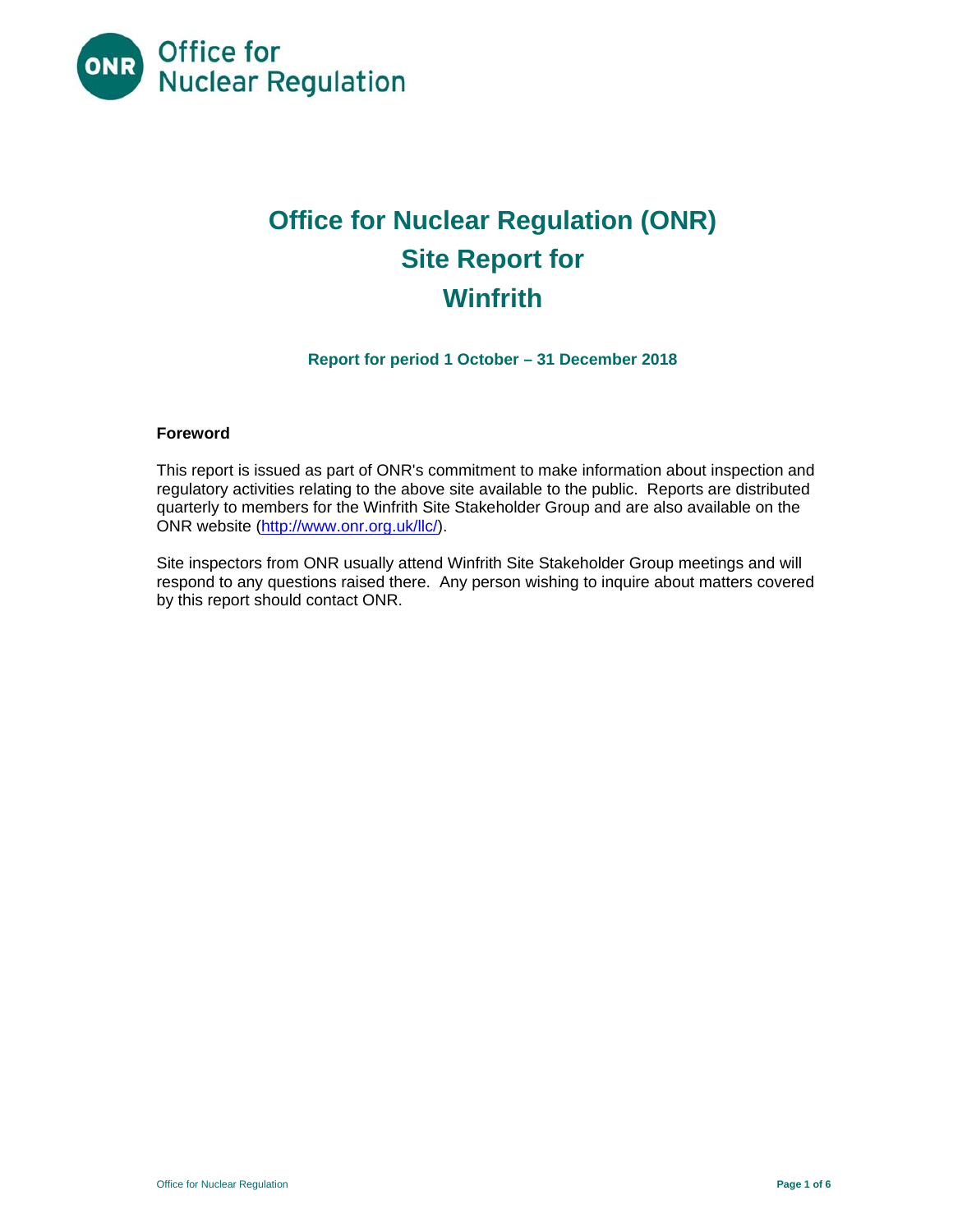# **TABLE OF CONTENTS**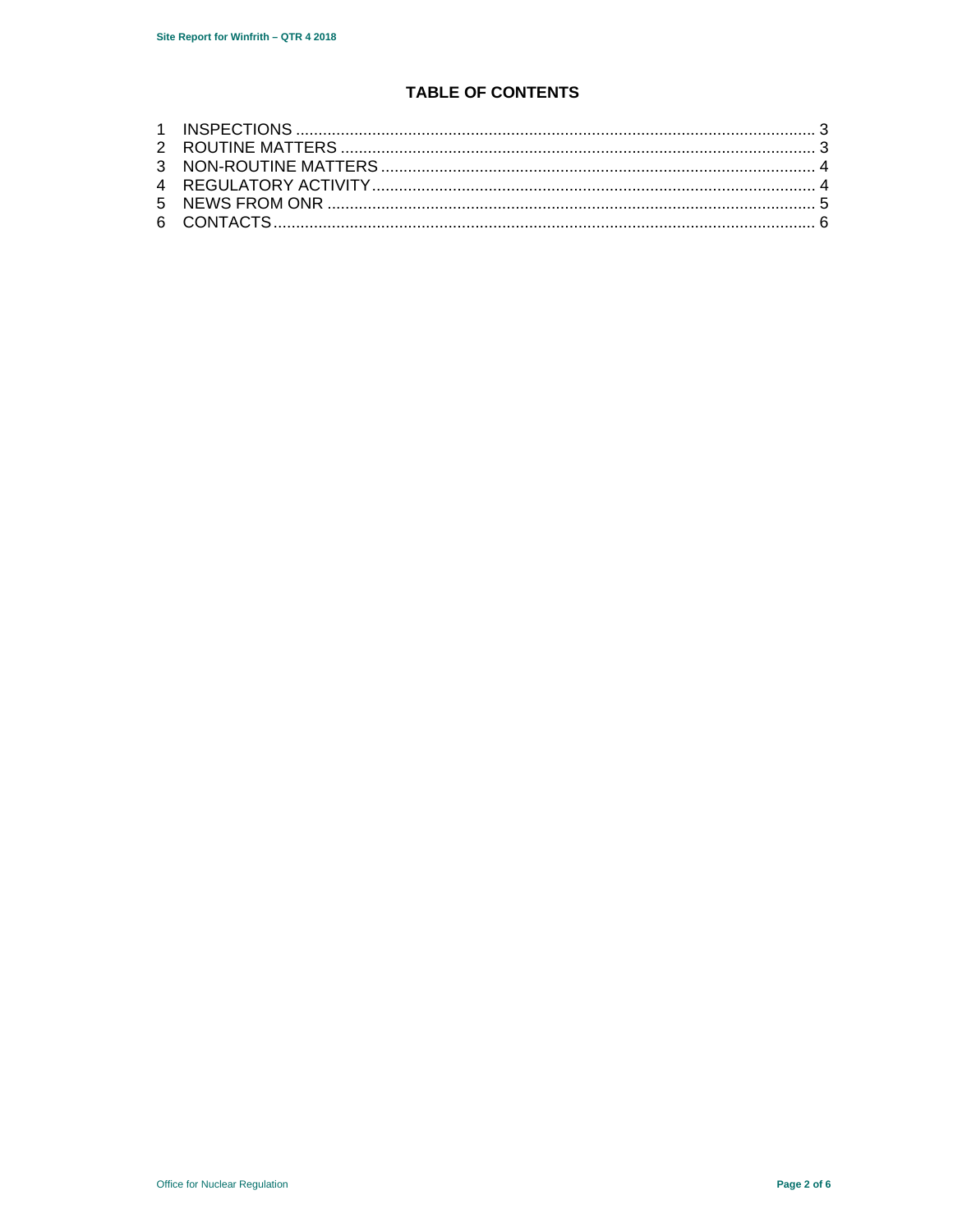#### **1 INSPECTIONS**

#### **1.1 Dates of inspection**

The ONR site inspector made inspections on the following dates during the quarter:

- 9, 10 and 11 October 2018
- 6, 7, 8 and 20 November 2018
- 3 December 2018

#### **2 ROUTINE MATTERS**

#### **2.1 Inspections**

Inspections are undertaken as part of the process for monitoring compliance with:

- the conditions attached by ONR to the nuclear site licence granted under the Nuclear Installations Act 1965 (NIA65) (as amended);
- **the Energy Act 2013;**
- the Health and Safety at Work Act 1974 (HSWA74); and
- regulations made under HSWA74, for example the Ionising Radiations Regulations 2017 (IRR17) and the Management of Health and Safety at Work Regulations 1999 (MHSWR99).

The inspections entail monitoring licensee's actions on the site in relation to incidents, operations, maintenance, projects, modifications, safety case changes and any other matters that may affect safety. The licensee is required to make and implement adequate arrangements under the conditions attached to the licence in order to ensure legal compliance. Inspections seek to judge both the adequacy of these arrangements and their implementation.

In this period, routine inspections of Winfrith focused on the following :

- **LC** 10 Training
- LC 11 Emergency Arrangements
- LC 17 Management Systems
- LC 26 Control and Supervision of Operations
- **LC 36 Organisational Capability**

In general, ONR judged the arrangements made and implemented by the site in response to safety requirements to be adequate in the areas inspected. However, where improvements were considered necessary, the licensee made satisfactory commitments to address the issues, and the site inspector will monitor progress during future visits. Where necessary, ONR will take formal regulatory enforcement action to ensure that appropriate remedial measures are implemented to reasonably practicable timescales.

In regard to LC11, the licensee undertook an emergency demonstration exercise. ONR considered that the planning for the exercise was sufficient, and that the scenario was proportionate to the hazards remaining on site whilst remaining challenging of the emergency arrangements. During the emergency demonstration exercise, ONR identified a number of good points and a number of areas for improvement but overall deemed the exercise an adequate demonstration of the site's emergency arrangements.

#### **2.2 Other work**

 2019. Work commenced in November 2018 on construction of the grout plant for Steam ONR permission to undertake civil construction of core segmentation facilities is expected in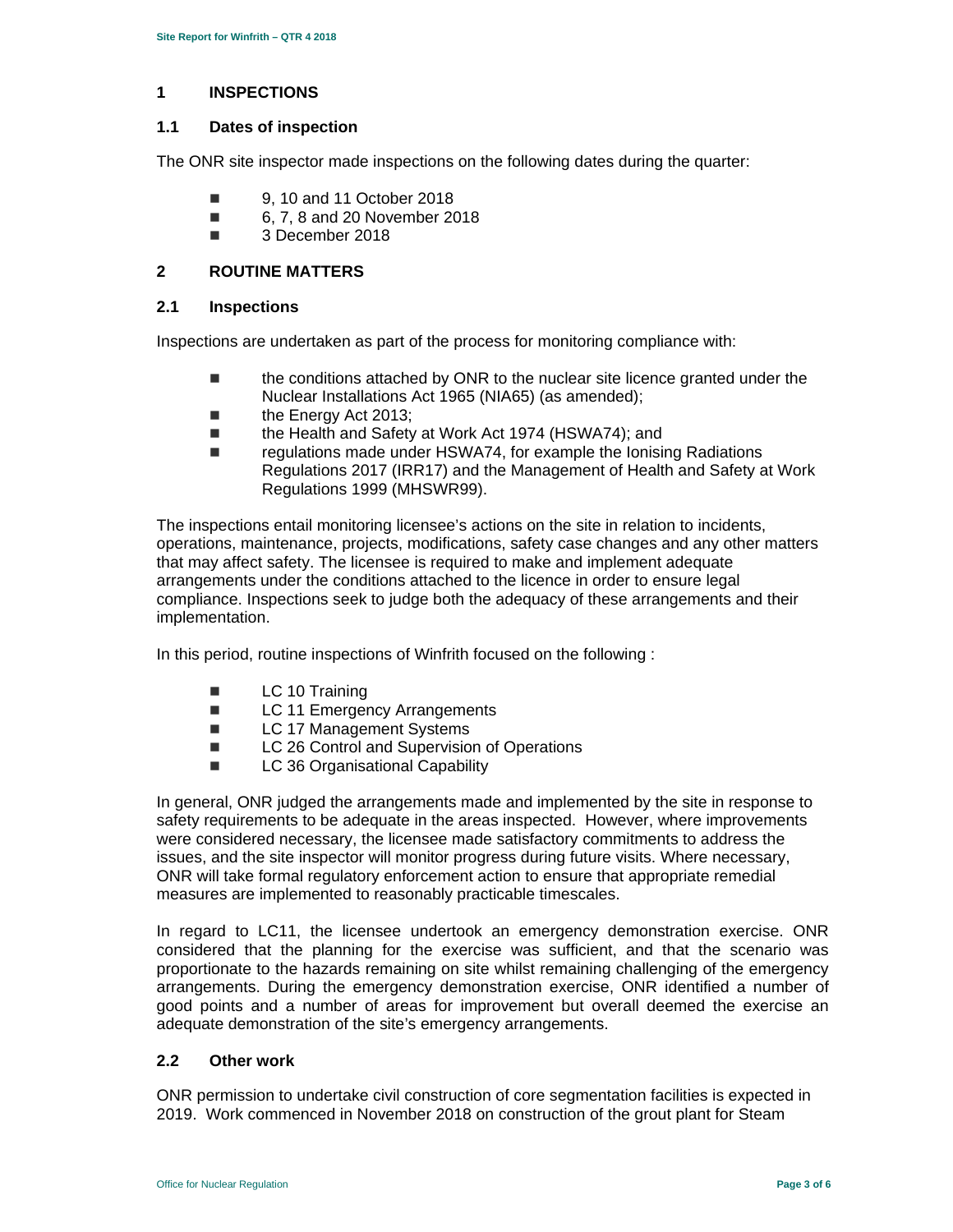Generating Heavy Water Reactor (SGHWR) generated wastes and good progress continues to be made in the removal of the SGHWR steam drums.

ONR attended the Winfrith End-State Tactical Group (WESTG). A radioactive waste specialist inspector is currently attending these meetings as Winfrith is the lead site in the UK for determining this type of approach to end-states. In accordance with the Nuclear Reactors (Environmental Impact Assessment for Decommissioning) Regulations 1999 (EIADR99), the sea-pipeline beyond the boundaries of the nuclear licensed site is being regulated by ONR. ONR is working with the Environment Agency and Local Authorities to ensure if an Environmental Impact Assessment is required by these stakeholders, it will also meet the requirements of EIADR. ONR wrote to Magnox Ltd on 6 December 2018 clarifying the requirements of EIADR regulation 13 for determinations.

ONR has completed the readiness inspections prior to granting a separate nuclear site licence to Inutec Ltd. The assessment of Inutec's application for its own Site Licence is now complete pending Inutec Ltd providing evidence of completion of contracts with NDA which is expected between 4 and 8 February 2019. ONR is planning to be in a position to grant the new Site Licence to come into force on the 11 February 2019. When a new site licence is granted to Inutec Ltd, the Winfrith Magnox Ltd site will also be re-licensed concurrently.

# **3 NON-ROUTINE MATTERS**

Licensees are required to have arrangements to respond to non-routine matters and events. ONR inspectors judge the adequacy of the licensee's response, including actions taken to implement any necessary improvements.

There were no such matters of significance to report during the period.

# **4 REGULATORY ACTIVITY**

ONR may issue formal documents to ensure compliance with regulatory requirements. Under nuclear site licence conditions, ONR issues regulatory documents, which either permit an activity or require some form of action to be taken; these are usually collectively termed 'Licence Instruments' (LIs), but can take other forms. In addition, inspectors may issue Enforcement Notices to secure improvements to safety.

No LIs or Enforcement Notices were issued during the period.

Reports detailing the above regulatory decisions can be found on the ONR website at <http://www.onr.org.uk/pars>/.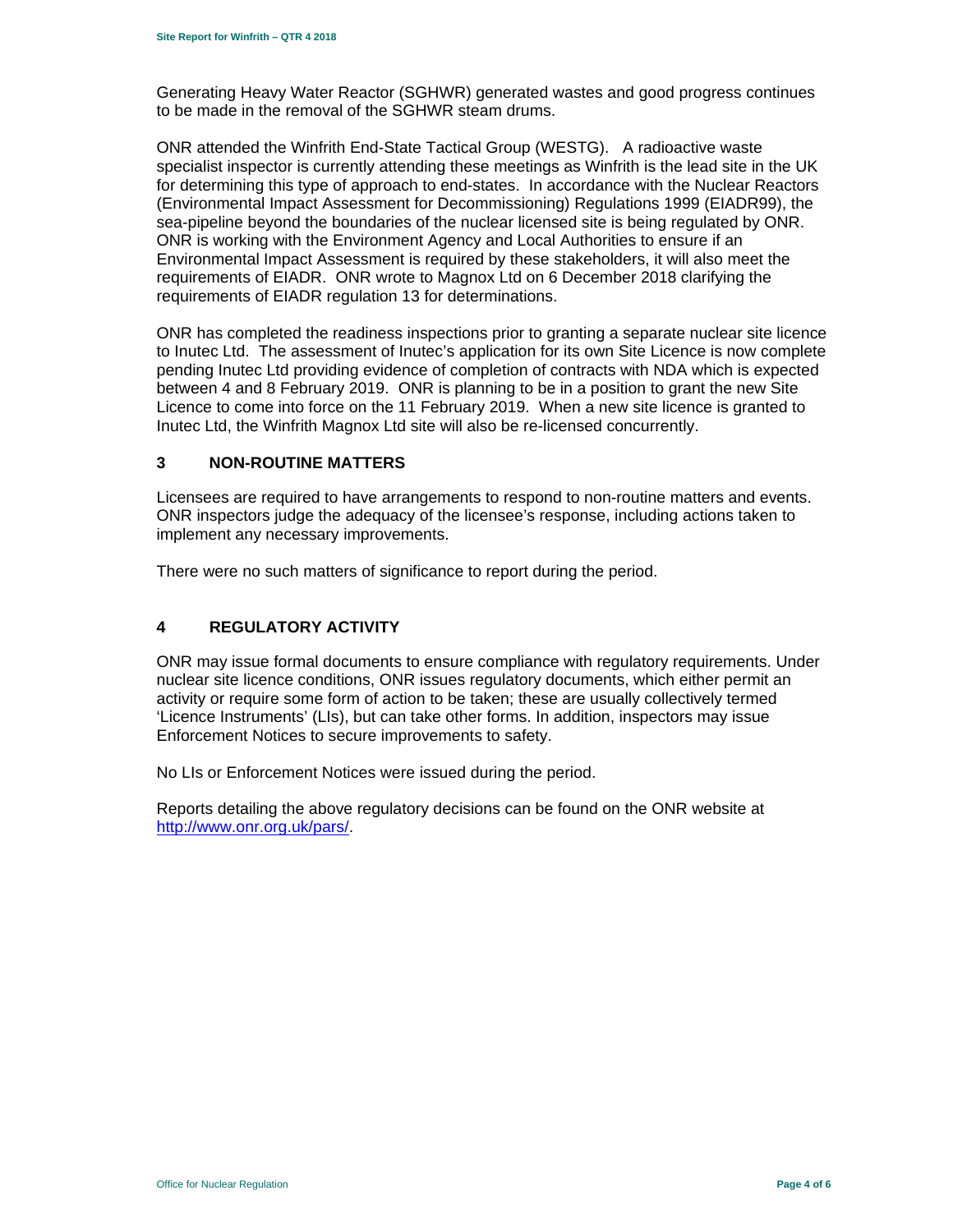#### **5 NEWS FROM ONR**

For the latest news and updates from ONR, please visit the ONR website and sign up for our newsletter [\(http://www.onr.org.uk/ebulletin/index.htm](http://www.onr.org.uk/ebulletin/index.htm)).

# **October**

- We welcomed the publication of the key review of operational safety performance at Torness nuclear power station, published by the International Atomic Energy Agency and the UK government. The report highlights eight areas of good practice at Torness and offers proposals for further improvements, which we fully support.
- Following our decision to prosecute, EDF Energy Nuclear Generation Ltd and Doosan Babcock Ltd pleaded guilty to offences at Hinkley Point B under the Health & Safety at Work etc. Act 1974, section 3(1) and the Work at Height Regulations 2005, Regulation 4(1) respectively. The incident was a conventional health and safety matter, with no radiological risk to workers or the public. A sentencing date has been set for 1 February 2019 at Taunton Crown Court.

# **November**

- Following a rigorous procurement process, we appointed six nuclear supply chain organisations to our new Technical Support Framework (TSF). The new TSF, which came in to effect on 1 November 2018, has been established to provide a renewed and modernised framework for procuring technical support. We use this technical support to obtain, for example, expert technical assessments, access to specialist software or modelling, or access to niche skill sets that we do not retain in-house.
- The revised Nuclear Safety Directive introduced a European system of Topical Peer Review in 2017 and every six years thereafter. We played a leading role in the preparations for the first European 'Topical Peer Review' on Ageing Management of Nuclear Power Plants and welcome the publication of the first peer review report by the European Nuclear Safety Regulator Group. We are pleased that a number of our experts made a valuable contribution to the exercise alongside 16 European countries as well as Norway, Switzerland and Ukraine. The UK report was authored jointly between ourselves, EDF Nuclear Generation Ltd and EDF-NNB GenCo.
- The Atomic Weapons Establishment (AWE) was fined £1 million after admitting offences under Section 2 (1) of the Health and Safety at Work etc. Act (1974). The incident, which occurred on 27 June 2017, was a conventional health and safety matter and there was no radiological risk to workers or the public. The prosecution was the result of our investigation into the incident.
- In conjunction with the Environment Agency, we announced the completion of our initial high level scrutiny of the UK HPR1000 reactor design.
- more, please contact the ONR Communications team at <u>contact@onr.gov.uk</u><br>Office for Nuclear Regulation **Page 5 of 6**  We provided NNB Genco (HPC) Ltd (NNB GenCo) with consent to commence the unit 1 Nuclear Island concrete pour at Hinkley Point C (HPC). We also hosted our third webinar to explain our permissioning role for the Nuclear Island concrete pour at HPC and to provide information on our work to ensure that the new nuclear power station is built to the standards expected in the UK. Amongst others, a number of Site Stakeholder Group members joined the webinar and we received excellent feedback. We are planning further webinars on various topics in 2019. If you would like to find out